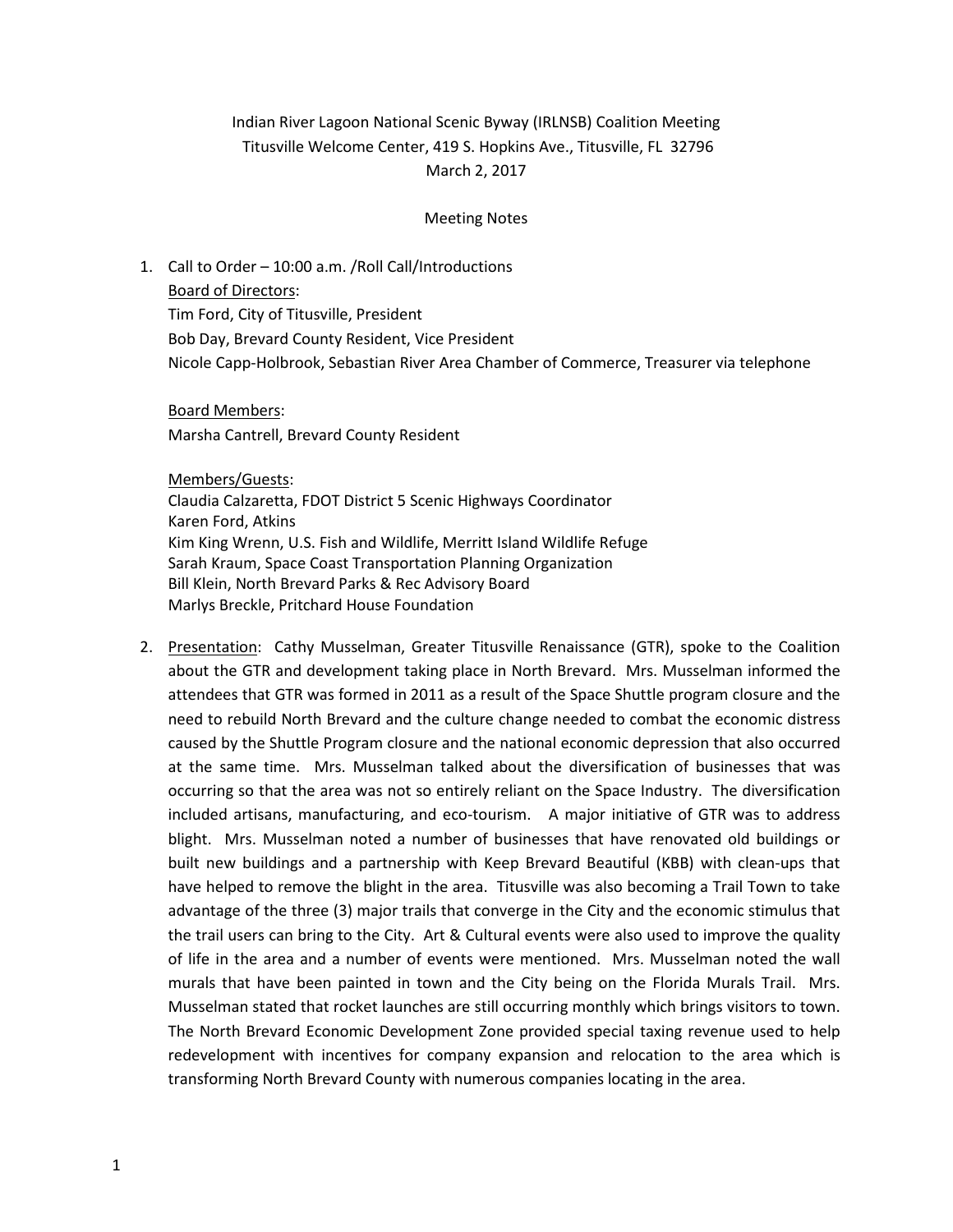- 3. Minutes Motion was made by Marsha Cantrell and seconded by Bob Day to approve the January 5, 2017 meeting minutes. The January meeting minutes were unanimously approved.
- 4. Coalition Meeting Schedule/Guest Speakers Mr. Ford asked that members try to find speakers for the May, July, September and November meetings.
- 5. Byway Suntree Rotary Kiosk at Rotary Park, Brevard County Mr. Ford stated that the Suntree Rotary had submitted their draft graphics for the kiosk at Rotary Park. Karen Ford of Atkins N. A. showed the Coalition the draft final graphics of both the Rotary and the I.R.L.N.S.B. There was a consensus by the Coalition to move forward with the project. Mr. Ford was going to contact Brevard County Parks & Rec South District to give them the okay to begin constructing the kiosk.
- 6. Byway Map Display at the Ted Moorhead Lagoon House Scenic Byway Welcome Center Mr. Ford informed the Coalition that Anne Mayer had been laid off by the Marine Resources Council (MRC) and had stepped down from the Coalition. Mr. Ford stated that he called Leesa Souto, MRC Executive Director, and updated Mrs. Souto regarding the Coalition working with Ms. Mayer to update the table map display of the I.R.L.N.S.B. corridor which was out of date. Mrs. Souto provided another contact, Maria Lambardo, to coordinate with regarding the map. Karen Ford mentioned that the MRC was recommended to seek a Visit Florida educational grant to update the map graphic.

## 7. Committee Reports -

- a. Website Committee Nicole Capp Holbrook announced that the web page had received emails requests regarding the following:
	- (1) A group wanted to get hard copies of the coloring book linked on the webpage to the St. Johns River Water Management District (SJRWMD). Mrs. Holbrook was asked to contact Ms. Hill at the SJRWMD to see if the SJRWMD still had coloring books available.
	- (2) Lincoln Park Elementary School in Fort Pierce was requesting the Coalition's permission to use the Coalition's Indian River Lagoon National Scenic Byway video on YouTube. The Coalition had no issue with the school using the video provided the school gave the IRLNSB Coalition credit.

## 8. Report of Officers

- a. President Mr. Ford said that he paid for the Byway's State Annual Corporation fee registration of \$62.25 which he was reimbursed for.
- b. Vice President Bob Day announced a number of events taking place in the Byway Corridor which included an annual Keep Brevard Beautification Trash Bash on April 1, 2017, the Grant Seafood Festival taking place on March  $4^{th}$  –  $5^{th}$ , and the Beach 'N Boards event in Cocoa Beach taking place on March 10 -12, 2017.
- c. Treasurer Mrs. Holbrook stated that the Coalition had received a \$100 donation and the organization's bank account had a total of \$1,414.18.
- 9. Florida Scenic Highways Program Update Claudia Calzaretta provided the following update:
	- a. Signage Update Signs are nearly complete. A final inspection run will need to be made to confirm that the signs were installed at the specified locations.